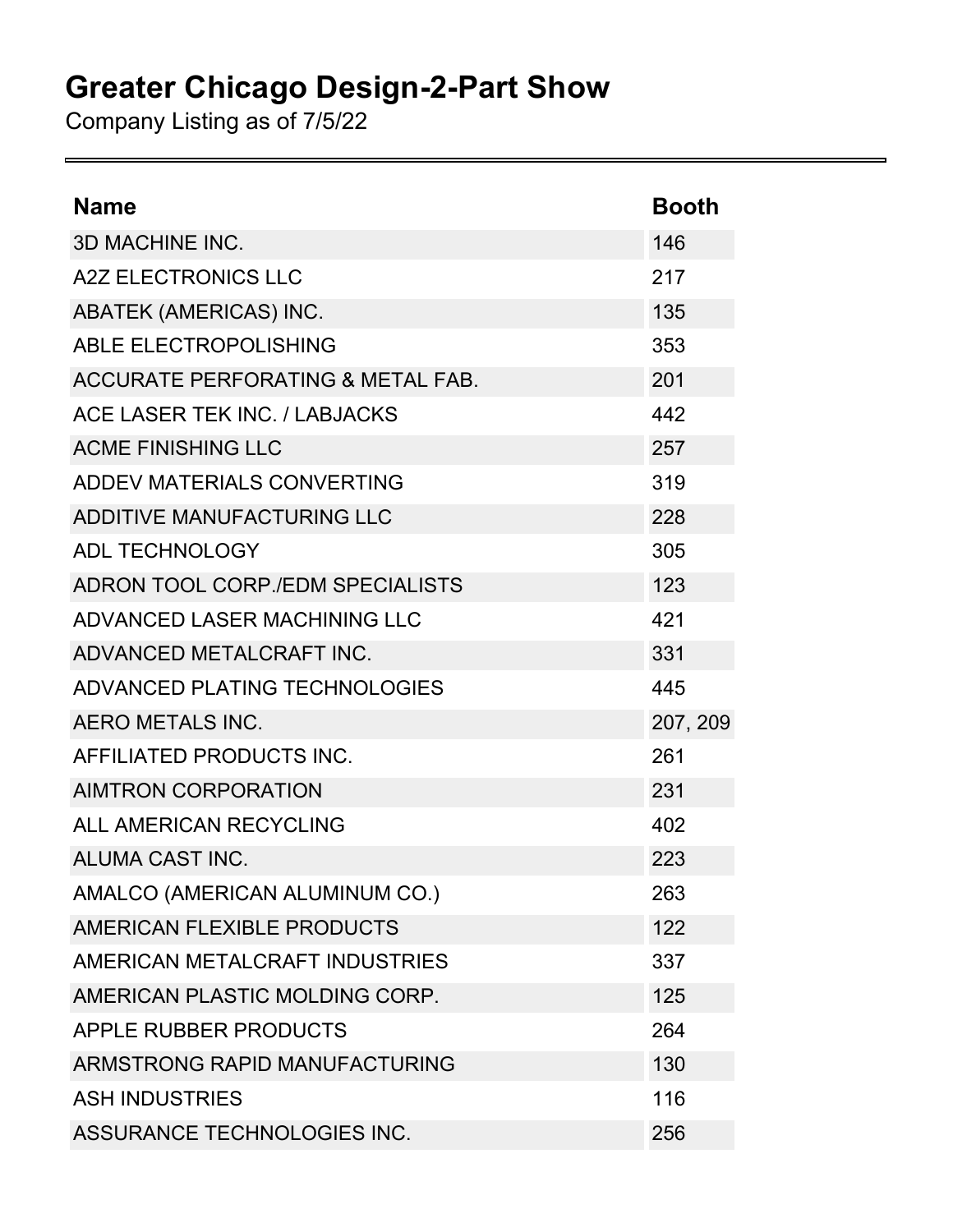| <b>AURORA TECHNOLOGIES</b>                          | 117      |  |
|-----------------------------------------------------|----------|--|
| <b>AUTOMATED GASKET CORP.</b>                       | 449      |  |
| <b>BADGER TAG &amp; LABEL CORP.</b>                 | 258      |  |
| <b>BATESVILLE PRODUCTS INC.</b>                     | 118      |  |
| <b>BEGOUN INC.</b>                                  | 239      |  |
| <b>BIG ROCKS ENGINEERING</b>                        | 454      |  |
| <b>BOKER'S INC.</b>                                 | 221      |  |
| <b>BRIGHTWORKS TECHNOLOGY</b>                       | 446      |  |
| <b>BUTLER TECHNOLOGIES INC.</b>                     | 111      |  |
| C & A TOOL & ENGINEERING                            | 133      |  |
| C & J METAL PRODUCTS INC.                           | 426      |  |
| CATALYST PRODUCT DEVELOPMENT GROUP                  | 242      |  |
| <b>CHEETAH PRECISION MFG.</b>                       | 352      |  |
| <b>CHICAGO METAL FABRICATORS</b>                    | 447      |  |
| <b>CHICAGO PRECISION MFG.</b>                       | 364      |  |
| CINCINNATI TOOL STEEL CO.                           | 332      |  |
| <b>CIRCUIT WORKS CORP.</b>                          | 115      |  |
| <b>CLAYTON METALS</b>                               | 401      |  |
| <b>COMPUTER AIDED TECHNOLOGY (CATI)</b>             | 143, 145 |  |
| <b>CONVENTUS POLYMERS</b>                           | 306      |  |
| <b>CORE ELASTOMERS</b>                              | 436      |  |
| <b>CR METAL PRODUCTS</b>                            | 253      |  |
| <b>CRADDOCK FINISHING CORP.</b>                     | 120      |  |
| CRAWFORD MFG. CO.                                   | 254      |  |
| CS HYDE CO.                                         | 325      |  |
| <b>CUBBISON CO.</b>                                 | 128      |  |
| <b>CUSTOM PLASTICS INC.</b>                         | 139      |  |
| DA/PRO RUBBER INC.                                  | 114      |  |
| DAVLAN ENGRNG.INC / QUALITY SCREW MACHINE PROD. 310 |          |  |
| <b>DB ROBERTS</b>                                   | 105, 107 |  |
| DE DESIGN WORKS                                     | 350      |  |
| DECO PRODUCTS CO.                                   | 108      |  |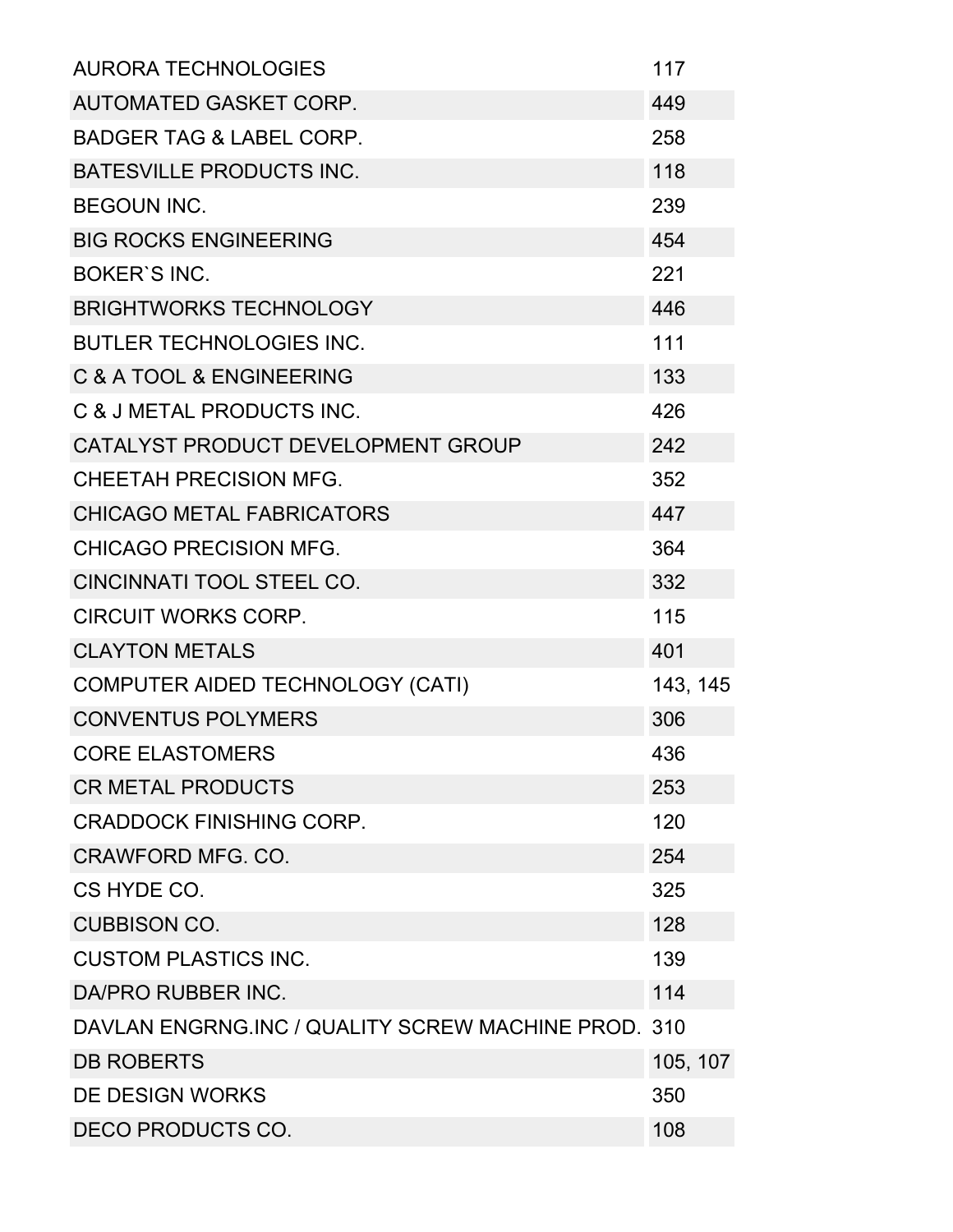| <b>DELUXE PLASTICS</b>                          | 456      |
|-------------------------------------------------|----------|
| <b>DESIGNFUSION</b>                             | 307      |
| DPM CNC SOLUTIONS INC.                          | 262      |
| <b>DUBUQUE LASER &amp; FABRICATION</b>          | 463      |
| <b>DURATECH INDUSTRIES</b>                      | 354      |
| <b>DYNAMIC STAMPINGS INC.</b>                   | 101      |
| <b>DYNAMISM</b>                                 | 336, 338 |
| <b>EDM INTELLIGENT SOLUTIONS</b>                | 452      |
| ELECTRA USA INC.                                | 422      |
| ELECTRO-MAX INC.                                | 335      |
| <b>ELITE PRECISION PLASTICS</b>                 | 425      |
| <b>ENGINEERED SEAL PRODUCTS</b>                 | 441      |
| <b>ETEK PRECISION MFG.</b>                      | 464      |
| <b>FAB MASTERS CO. INC.</b>                     | 202      |
| FEDERAL FOAM TECHNOLOGIES INC.                  | 236, 238 |
| FIRST TEXAS PRODUCTS ELECTRONICS MFG.           | 203      |
| <b>FLEX-LINE AUTOMATION INC.</b>                | 424      |
| FOX VALLEY SPRING AN MW COMPONENTS COMPANY      | 113      |
| <b>FPE AUTOMATION</b>                           | 404      |
| <b>FPM HEAT TREATING</b>                        | 320      |
| <b>GALLAGHER FLUID SEALS INC.</b>               | 235      |
| <b>GARDNER MFG. CO.</b>                         | 243      |
| <b>GEMCO MFG. CO. INC.</b>                      | 250      |
| <b>GEMSTAR PRECISE PLASTIC SOLUTIONS</b>        | 210      |
| <b>GENERAL POLYMERS THERMOPLASTIC MATERIALS</b> | 450      |
| <b>GIC LLC</b>                                  | 109      |
| <b>GLENN HEPFNER INC.</b>                       | 327      |
| <b>GPC ELECTRONICS</b>                          | 136      |
| <b>GSC</b>                                      | 344, 346 |
| <b>HERCULES OEM</b>                             | 147      |
| <b>HYDRO TUBE ENTERPRISES INC.</b>              | 241      |
| <b>ICAPE GROUP</b>                              | 245      |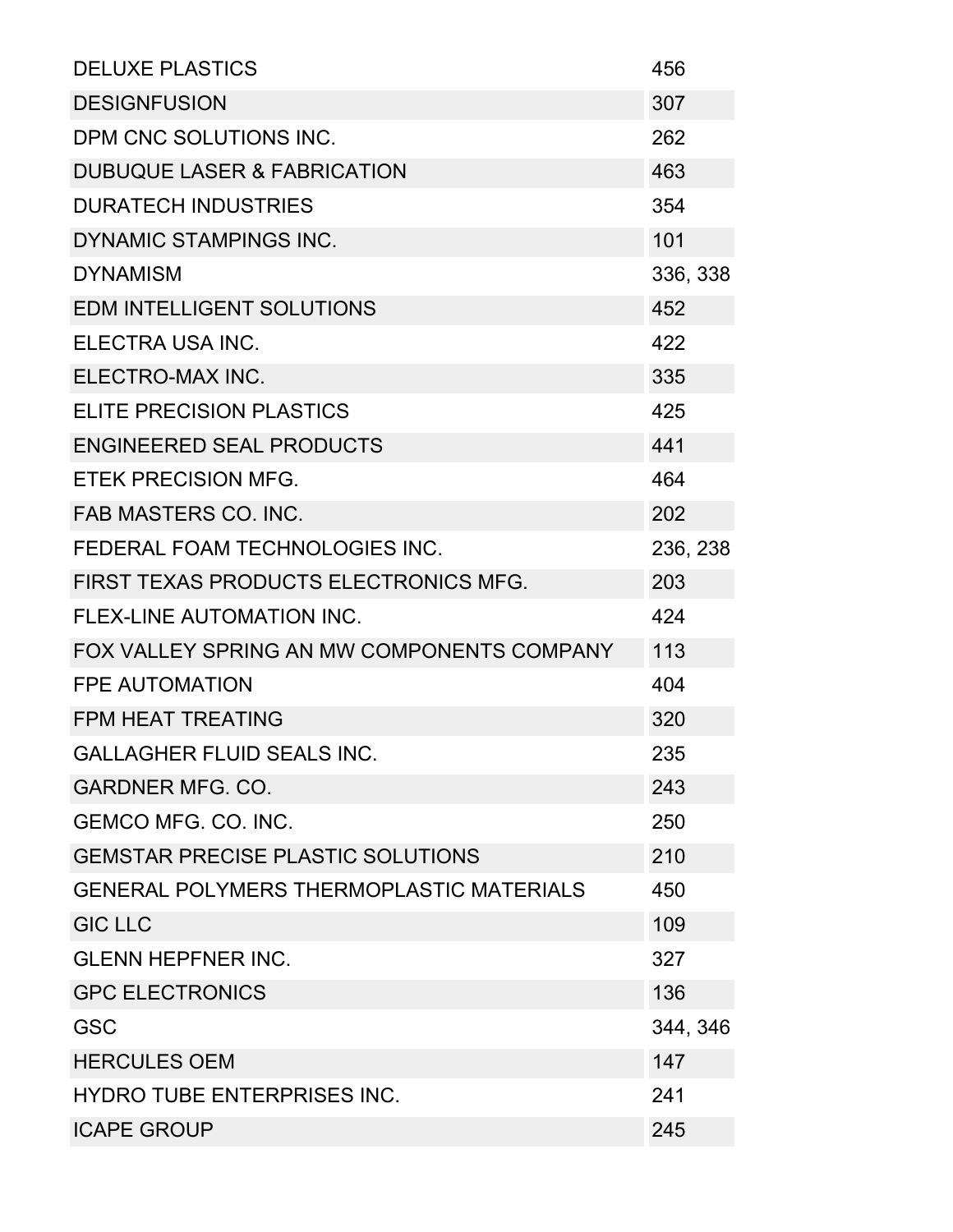| <b>IMAGINEERING GROUP</b>                        | 225      |
|--------------------------------------------------|----------|
| <b>INDO-MIM INC.</b>                             | 208      |
| <b>INDUSTRIAL MARKET PLACE</b>                   | 406      |
| <b>ISELI - A DIVISION OF APEX TOOL GROUP LLC</b> | 137      |
| <b>JACKSONVILLE MACHINE INC.</b>                 | 329      |
| <b>JESSEN MFG. CO. INC.</b>                      | 246      |
| <b>JN WHITE</b>                                  | 333      |
| KONRADY PLASTICS INC.                            | 303      |
| <b>KSM ELECTRONICS INC.</b>                      | 361      |
| <b>LAKESIDE CASTING SOLUTIONS</b>                | 252      |
| <b>LAKESIDE SCREW PRODUCTS</b>                   | 440      |
| <b>LASER CENTER CORPORATION</b>                  | 339      |
| <b>LASER DYNAMICS INC.</b>                       | 457      |
| <b>LAVELLE INDUSTRIES</b>                        | 227      |
| LOMAR MACHINE & TOOL CO.                         | 434      |
| MAGNETIC INSPECTION LABORATORY                   | 132      |
| MAH MACHINE CO. INC.                             | 418      |
| <b>MARATHON PRECISION</b>                        | 419      |
| <b>MARKING SPECIALISTS GROUP</b>                 | 423      |
| <b>MARS INTERNATIONAL</b>                        | 324, 326 |
| <b>MATENAER CORPORATION</b>                      | 342      |
| <b>MCALPIN INDUSTRIES INC.</b>                   | 119      |
| <b>MERCURY CORPORATION</b>                       | 302, 304 |
| <b>MERRILL MFG. CORP.</b>                        | 104      |
| <b>METALFAB GROUP</b>                            | 323      |
| <b>MICROPRECISION LLC</b>                        | 232      |
| <b>MIDWEST DESIGNS LLC</b>                       | 455      |
| <b>MIDWEST METAL PRODUCTS</b>                    | 218, 220 |
| MINOR RUBBER CO. INC.                            | 129      |
| <b>MULTIMETAL PRODUCTS</b>                       | 248      |
| <b>MULTITECH INDUSTRIES</b>                      | 357      |
| <b>MYERS PRECISION GRINDING</b>                  | 224      |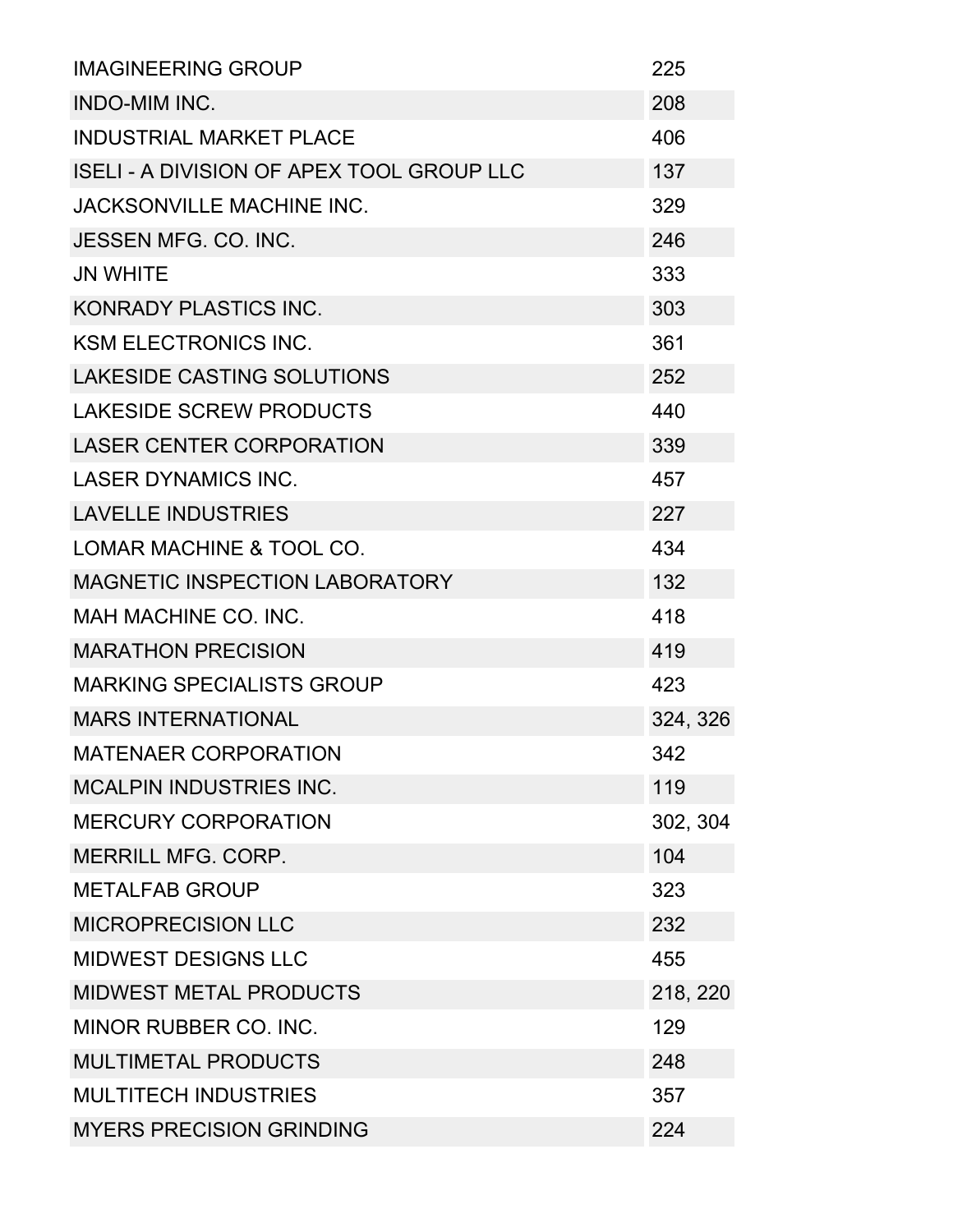| <b>NEWKO</b>                                        | 432      |  |
|-----------------------------------------------------|----------|--|
| <b>NINJA CIRCUITS</b>                               | 251      |  |
| <b>NORTHERN PRECISION PLASTICS INC.</b>             | 438      |  |
| NORTHWEST TOOL & MFG. CO. INC.                      | 328      |  |
| <b>NOTA3D SOLUTIONS INC.</b>                        | 205      |  |
| <b>NOVATRONIX INC.</b>                              | 318      |  |
| <b>OLSON ALUMINUM CASTINGS</b>                      | 249      |  |
| OMNI GEAR & MACHINE CORP.                           | 142      |  |
| <b>ONLINE RESOURCES INC.</b>                        | 448      |  |
| ON-SHORE USA / AUTOMATED PRECISION MFG.             | 362      |  |
| <b>OPTIMAL DESIGN</b>                               | 405      |  |
| <b>OPTINOVA AMERICAS INC.</b>                       | 110      |  |
| <b>PACE ELECTRONICS</b>                             | 348      |  |
| <b>PANNAM IMAGING</b>                               | 222      |  |
| <b>PCM PRODUCTS INC.</b>                            | 106      |  |
| PIONEER METAL FINISHING                             | 141      |  |
| PIVOT POINT INC.                                    | 226      |  |
| <b>PLASTICS INTERNATIONAL</b>                       | 206      |  |
| <b>PLASTILAB TECHNOLOGIES</b>                       | 330      |  |
| PMF INDUSTRIES INC.                                 | 349      |  |
| POD INTERNATIONAL INC.                              | 444      |  |
| PRECISION STAMPING PRODUCTS INC.                    | 255      |  |
| <b>PRO FABRICATING MACHINING &amp; WELDING INC.</b> | 439      |  |
| PRODUCTION CASTINGS INC./CONGRESS                   | 134      |  |
| PROMANAGE SMART MANUFACTURING SOLUTIONS INC.        | 334      |  |
| QT9 SOFTWARE                                        | 429      |  |
| QUALITY MACHINE AND TOOL WORKS INC.                 | 340      |  |
| <b>QUALITY MACHINING INC.</b>                       | 126      |  |
| <b>R2 QUALITY CASTINGS LLC</b>                      | 358      |  |
| RAM TOOL INC.                                       | 317      |  |
| <b>RAPID DIE CUT</b>                                | 343, 345 |  |
| <b>RE3DTECH</b>                                     | 219      |  |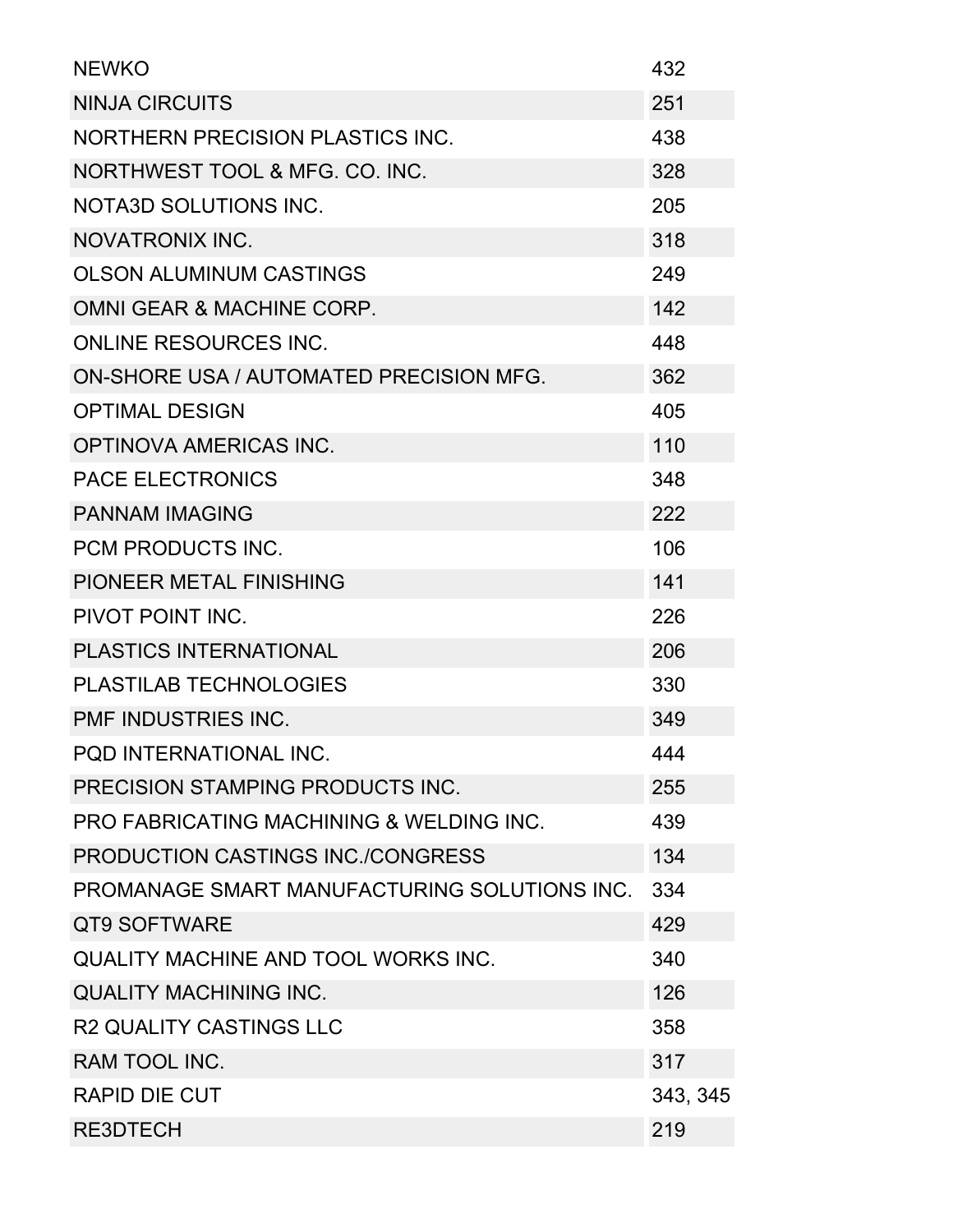| <b>REALIZE INC.</b>                  | 459 |
|--------------------------------------|-----|
| <b>RENTAPEN LLC</b>                  | 308 |
| <b>RESOLUTE PRECISION MFG.</b>       | 102 |
| <b>RESOURCE LABEL GROUP</b>          | 341 |
| RJ THOMAS MFG, CO, INC.              | 431 |
| ROBERTS AUTOMATIC PRODUCTS INC.      | 112 |
| <b>ROMO DURABLE GRAPHICS</b>         | 409 |
| ROTATION ENG. & MFG. CO.             | 363 |
| ROTHKOPF & ASSOCIATES INC.           | 309 |
| S.W. ANDERSON CO.                    | 435 |
| SAUNDERS / A DIVISION OF R.S. HUGHES | 417 |
| <b>SB SPECIALTY METALS</b>           | 462 |
| <b>SEALING DEVICES INC.</b>          | 140 |
| <b>SERVICE HEAT TREATING</b>         | 443 |
| <b>SHARPE PRODUCTS</b>               | 230 |
| SHELMET PRECISION CASTING CO.        | 347 |
| <b>SMALLEY</b>                       | 103 |
| <b>SMC LLC</b>                       | 460 |
| <b>SMITH &amp; RICHARDSON INC.</b>   | 301 |
| <b>SNAPTRON</b>                      | 437 |
| SOLUTIONS MANUFACTURING INC.         | 240 |
| <b>SOUCY BARON</b>                   | 244 |
| <b>SSI ELECTRONICS INC.</b>          | 229 |
| <b>STAUB MANUFACTURING SOLUTIONS</b> | 322 |
| <b>SUNLIGHT-TECH INC.</b>            | 410 |
| <b>SUPPLY TECHNOLOGIES</b>           | 356 |
| <b>SURFACE FINISHES</b>              | 121 |
| <b>TECHNICAL DIE-CASTING INC.</b>    | 234 |
| <b>TG3 ELECTRONICS INC.</b>          | 428 |
| THE METAL SHOP LLC                   | 427 |
| <b>THG AUTOMATION</b>                | 430 |
| <b>THUNDERBIRD LLC</b>               | 321 |